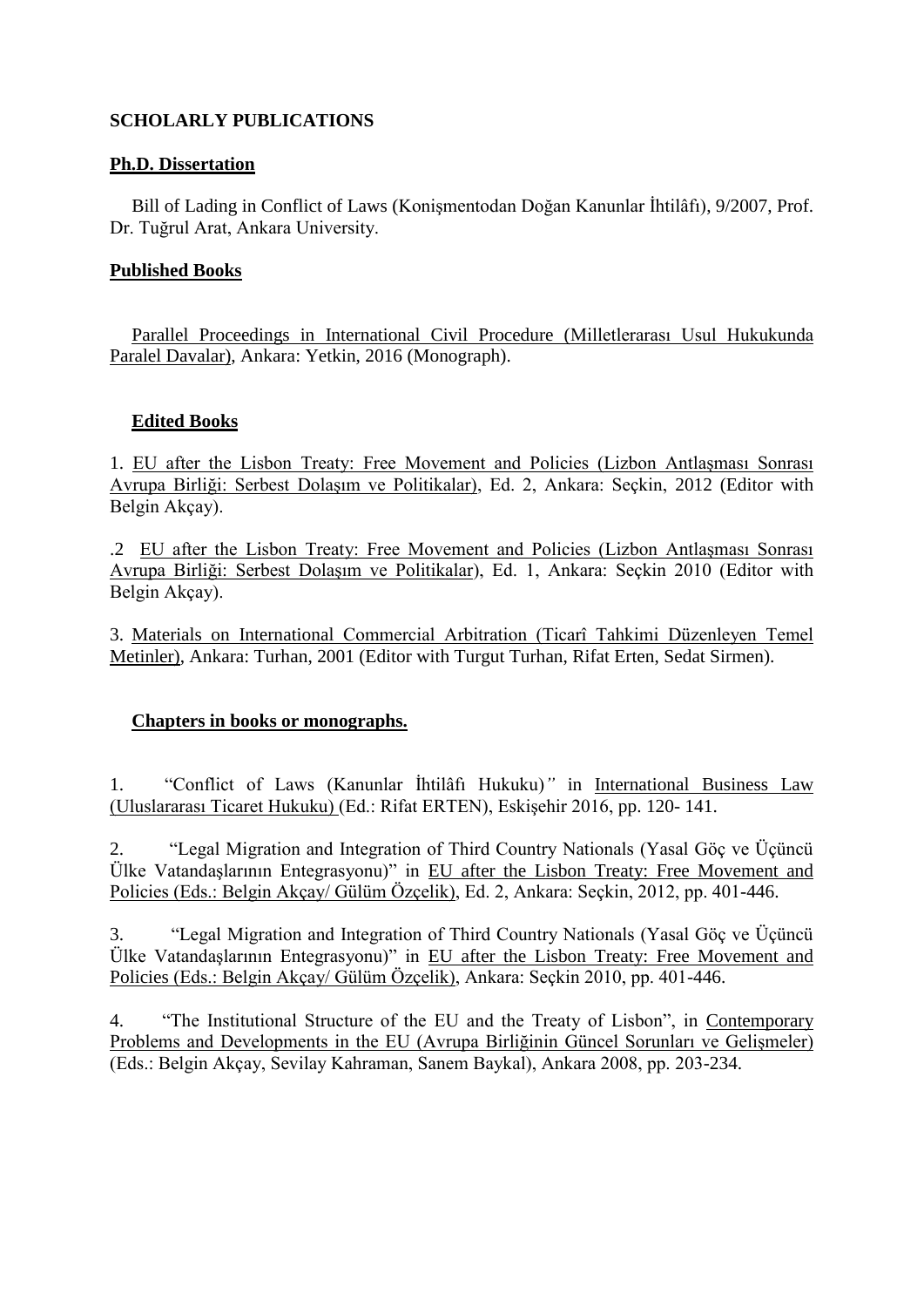# **Articles in refereed journals**

1. "International Lis Pendens as a Contemporary Problem of Turkish International Civil Procedure", Yearbook of Private International Law, 2016/ 2017, Vol. 18, pp. 393-422.

2. "Resolving the Positive Conflicts of Nationality in Conflict of Laws and Assessment of Articles 4 (1)(b) and (c) of the Turkish Code on Private International Law and International Civil Procedure (Kanunlar İhtilâfı Hukukunda Olumlu Vatandaşlık İhtilâflarının Çözümü ve MÖHUK m. 4 (1) (b) ve (c) Hükümlerinin Değerlendirilmesi)", Gazi Üniversitesi Hukuk Fakültesi Dergisi, 2015, Vol. 19, I. 1, pp. 77- 116.

3. "Protection of Consumers under the Brussels I Regulation (Brüksel I Tüzüğü Hükümleri Uyarınca Tüketicinin Korunması)", Legal Hukuk Dergisi, in Collected Essays for the Honour of Prof. Dr. Rona Aybay, 2014, Vol. I, pp. 527- 558.

4. "Determination of International Jurisdiction of Turkish Courts Over Disputes Arising from Consumer Contracts Involving Foreign Elements (Yabancı Unsurlu Tüketici Sözleşmelerinden Doğan Uyuşmazlıklarda Türk Mahkemelerinin Milletlerarası Yetkisinin Tayini)", Ankara Üniversitesi Hukuk Fakültesi Dergisi, 2014, pp. 833-878.

5. "Deportation of Foreigners from Turkey under the Foreigners and International Protection Act (Yabancılar ve Uluslararası Koruma Kanunu Hükümleri Uyarınca Yabancıların Türkiye'den Sınır DıĢı Edilmesi)", Türkiye Barolar Birliği Dergisi, September-October 2013, I. 108, pp. 211-258.

6. "The Law Applicable to Divorce and Legal Seperation under the Rome III Regulation (Roma III Tüzüğü Uyarınca BoĢanma ve Ayrılığa Uygulanacak Hukuk)", Ankara Üniversitesi Hukuk Fakültesi Dergisi, 2012, Vol. 61, I. 2, pp. 505-539.

7. "EC Membership to the Hague Conference of Private International Law (Avrupa Topluluğunun La Haye Milletlerarası Özel Hukuk Konferansına Üyeliği)", Ankara Üniversitesi Hukuk Fakültesi Dergisi, 2008, Vol. 57, No. 3, pp. 133-165.

8. "Competence of the European Community to Conclude International Agreements in the Field of Private International Law and Opinion C-01/03 of 7 February 2006 of the Court of Justice of the European Communities (Avrupa Topluluğunun Milletlerarası Özel Hukuk Alanında Uluslararası Anlaşma Yapma Yetkisi ve C-01/03 Sayılı ve 7 Subat 2006 Tarihli Avrupa Toplulukları Adalet Divanı GörüĢü)", Ankara Üniversitesi Hukuk Fakültesi Dergisi, 2008, C. 57,S. 2, pp.17- 51.

9. "The Law Applicable on the Right of Property of the Moveables under the Bills of Lading", Ankara Barosu Dergisi, 2008, No. 2, pp. 57- 73.

10. "Harmonization of Private International Law At Different Levels: Communitarization v. International Harmonization", European Journal of Law Reform, 2004, Vol. 5, I. 1 /2, pp. 127-173.